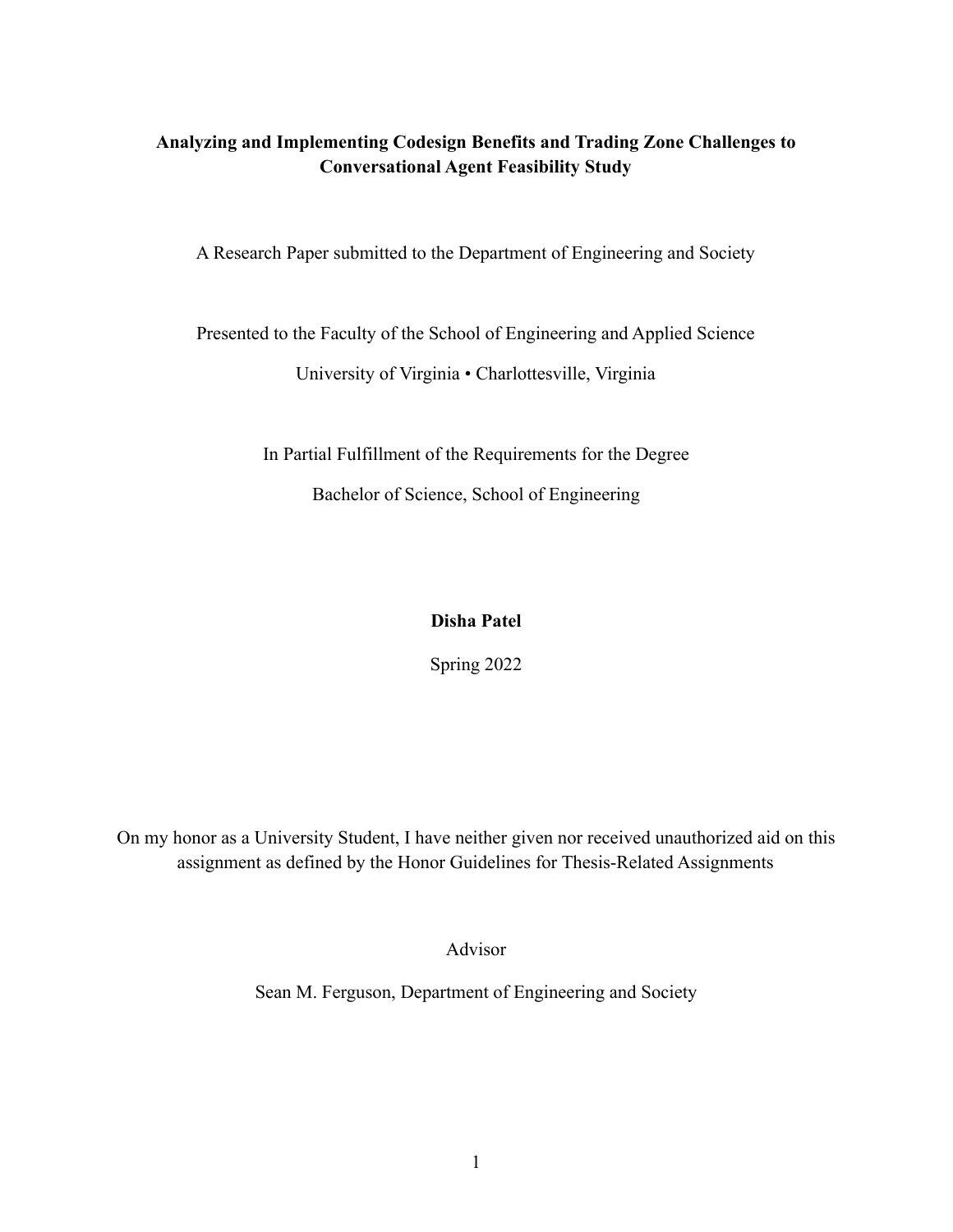### **Introduction**

There evidently has been and currently exists a mental health crisis in America, sourcing from a huge range of age groups and backgrounds. Approximately half the U.S. population experiences serious mental health problems during their lifetime, including 29% with an anxiety disorder, yet more than two thirds will not receive treatment ("U.S. Department of Health and Human Services", n.d.). With this level of mental illness burden, it is clear that treating people one-on-one in a clinical setting will never meet the existing needs. Mental health is a topic that is very important and prevalent in the world today, especially as we as a nation face issues like the COVID-19 pandemic, Black Lives Matter movement, and divides in the political climate (Panchal et al., 2021). In efforts to minimize the toll being taken from events like the ones listed, the increase of mental health interventions are crucial. However, given the high magnitude of mental health seeking patients, digital mental health measures must come into play to allow for accessibility of resources to large and diverse population groups.

#### **Actions Being Taken: MindTrails**

My interest in digital mental health piqued as I became involved with the MindTrails team at UVa through my capstone project, which aims to research and design innovative techniques to embed in digital mental health interventions, specifically through the use of a virtual conversational agent. The team collaborates with members of MindTrails, an existing UVa digital program to reduce anxiety through a cognitive bias intervention method, to create a conversational agent that replaces a human coach during a session. MindTrails is created through the Program for Anxiety, Cognition, and Treatment (PACT) Lab in the Psychology department. The goal of the conversational agent is to provide feasible and useful insights to keep users engaged in MindTrails and minimize attrition rates throughout the study. Thus, I will be using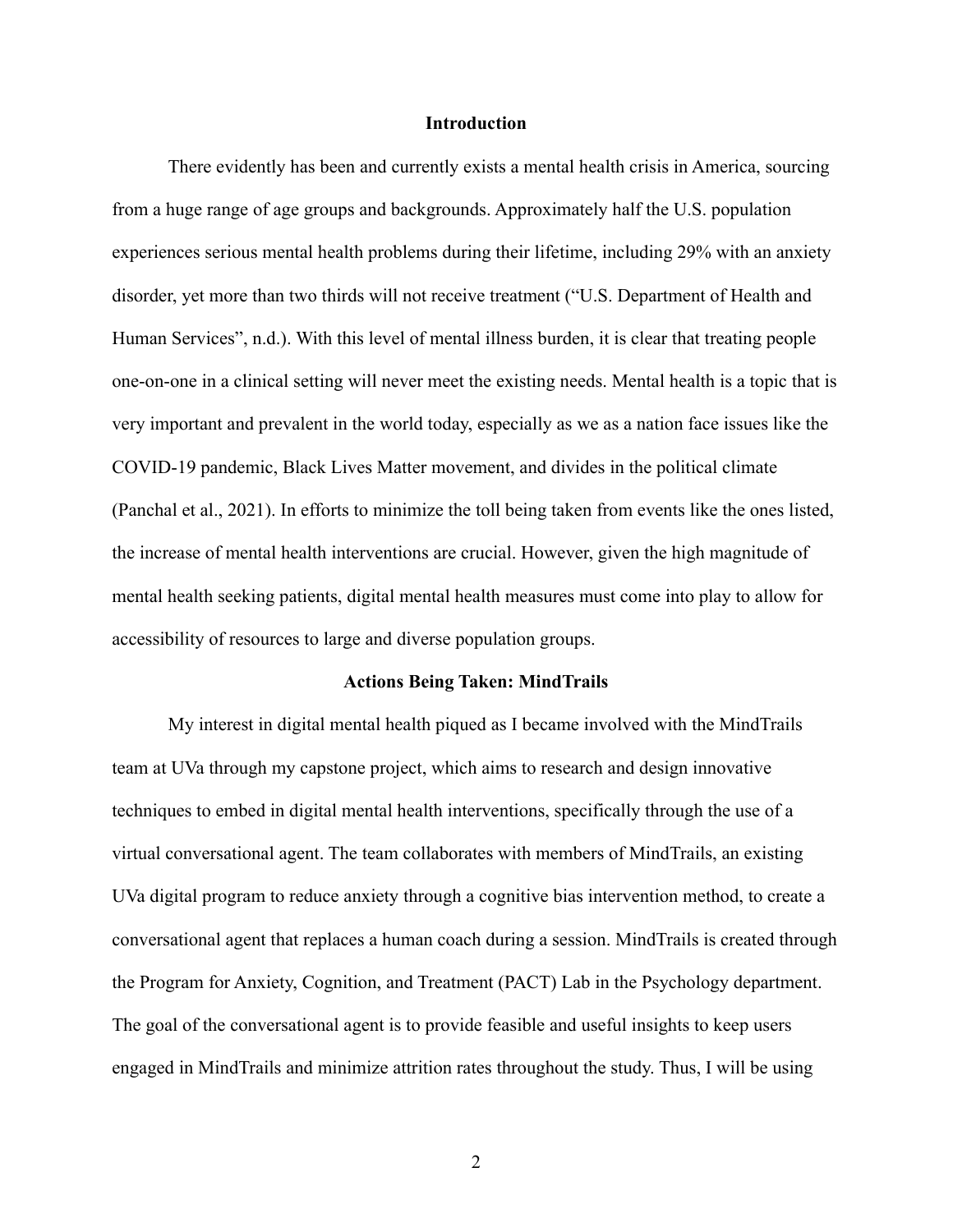MindTrails and analyzing my experiences working with the team as a case study throughout this paper.

My STS research will directly revolve around a MindTrails case study from my capstone project as there exists an overlap between the technical aspects and frameworks discussed in class. As previously mentioned, the team I am a part of is working directly with members of the Psychology department to engineer an effective conversational agent. With this crucial collaboration process I will focus on analyzing features from the codesign framework being implemented in the MindTrails case study to assess what is effectively being done versus not. To successfully make this analysis, I will investigate existing cases and projects in which codesign methodologies are being implemented and what successes or challenges can be applied to improve my capstone work. I will also explain what trading zones are in engineering and how they play into the design process to reflect on whether or not successful steps have been taken in investigating the current MindTrails study.

#### **Background: MindTrails Case Study**

Digital mental health strategies have significantly increased and played a huge role in providing care for those who are unable to do so in person. However, attrition is a problem for users who desire to complete mental health interventions but find that they are not able to do so (Bremer, et al., 2020). This is a problem in all behavior-change technologies, including MindTrails. As a capstone group, we will work on creating a way to keep users engaged in MindTrails. Human coaches were initially used in MindTrails to increase engagement among participants. Due to availability issues, alternative engagement methods have been researched by our team. A conclusion reached was the potential solution of a conversational agent - an automated agent that can respond to closed or open-ended responses from the user at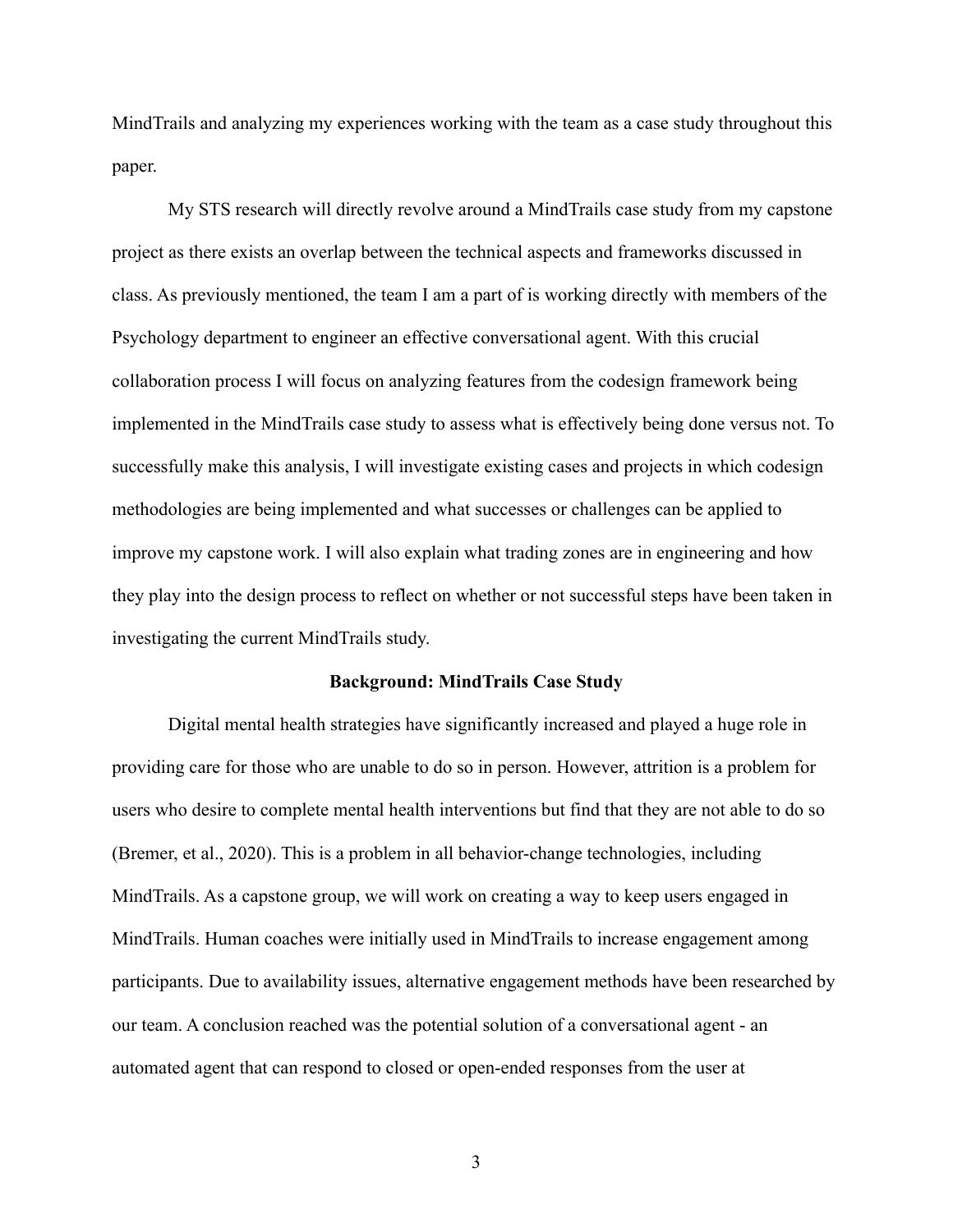predetermined or open times. A digital conversational agent during MindTrails is beneficial as it will allow for non-human interactions which is preferred by those with social anxiety, consistent service at any hour of the day, user familiarity to chatbots creates ease of use, exposure to unfamiliar people can be avoided (exposure can trigger anxious feelings and the fear of being judged), and a digital agent is cheaper to run due to reduction of MindTrails staff.

The main goal involving my participation with MindTrails entails researching existing virtual conversational agents and their features to design the best chatbot so that users stay active in their MindTrails sessions. We used a software called Juji to design our agent based on what effective designs currently exist.

### **Toolkits: Codesign and Trading Zones**

As a group, we advanced through our plan to create the conversational agent, but we also faced many issues that can be explained by poor design and collaboration methods. Before diving into specifics, I hope to lay out the important toolkits that will be used in analyzing capstone progress: codesign and trading zones.

The main focus of codesign includes collaborative work, but there are so many more aspects to consider in order to fully grasp what makes the framework so impactful. A project between a group of engineers working to build culturally inspired, sustainable housing for the Pinoleville Pomo Nation (PPN) uses a codesign process to gain a better understanding of the needs of the people who will live there. The effective codesign aspect of this project intends to "engage an array of stakeholders and actors with different knowledge, skills, and experiences, as well as different resources, sources of power and prestige, and interests in the project" (Edmunds, et. al, 2013). In my capstone project, there exists a codesign relationship between our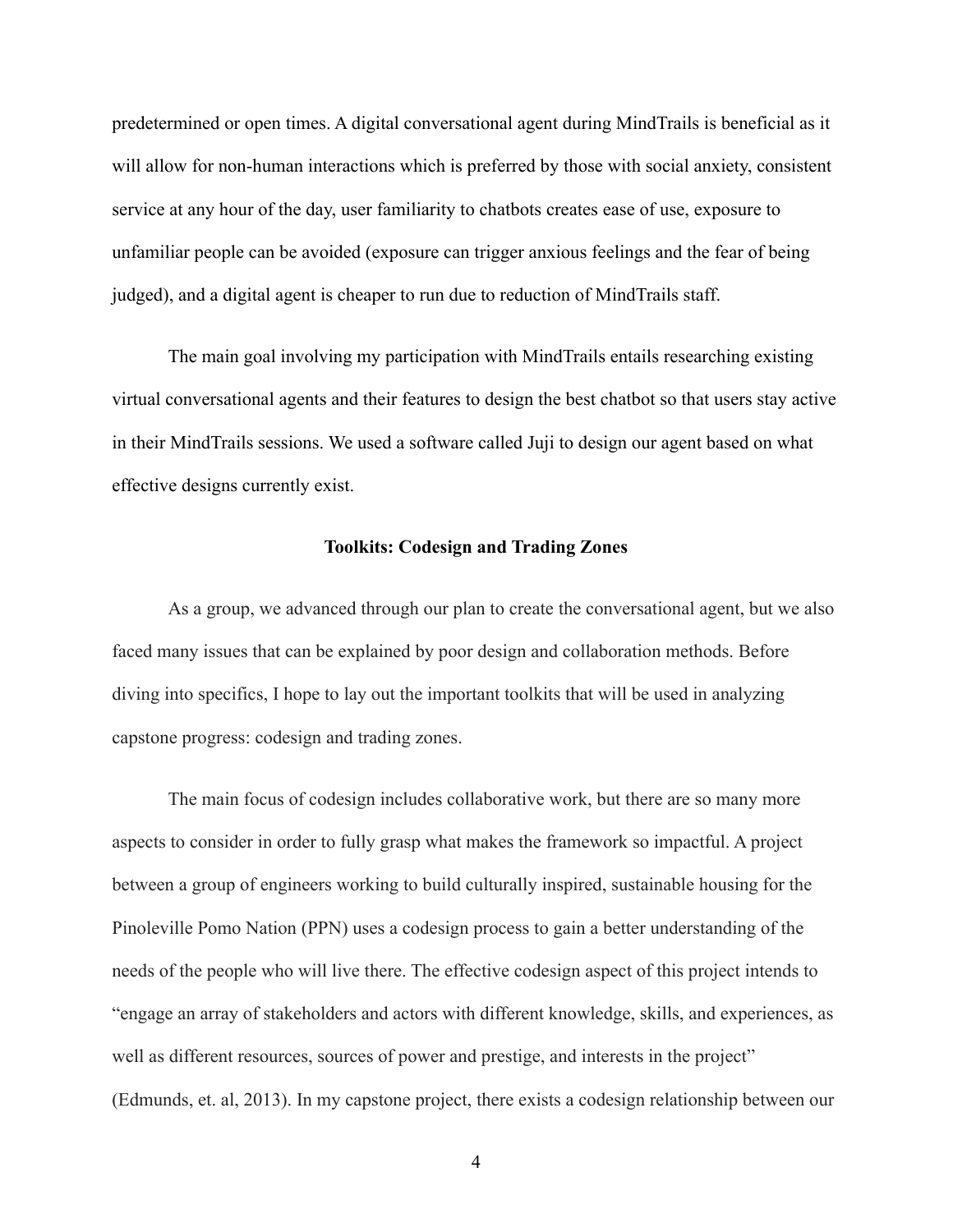group of engineers and members from the Psychology department that work for MindTrails, which makes a large impact on the other stakeholders in the project like the anxious population that actually uses the technology implemented through the study. The issue that lies without this collaboration is the inability to appropriately design a conversational agent so that it is engaging and feasible for participants. We as engineers are able to control the software that produces the responses from the agent, but the knowledge from another stakeholder (psychology department) is crucial in assuring the chatbot responses will be impactful to the user. This is being done as my team consistently meets with the Psychology department working with MindTrails and gains input based on what experiences and background knowledge they have.

As mentioned, there lie some issues, especially with communication, while working with our team of engineers and the psychologists who have prior experience with the MindTrails program. To assess these issues, some interactional expertise was drawn to exemplify and analyze the creation and results of trading zones. Trading zones are a concept that tie in very well with impacts of the codesigning framework and the process of building my capstone project. The concept of trading zones, explained in a paper by scholars Harry Collins, Robert Evans, and Mike Gorman, were introduced by Peter Galison, and can be defined as "locations in which communities with a deep problem of communication manage to communicate. If there is no problem of communication there is simply 'trade' not a 'trading zone'" (Collins et al., 2007). The authors elaborate on this topic and describe that there are two dimensions varying the type of trading zone that exists. These two dimensions include collaboration-coercion and homogeneity-heterogeneity, creating four general quadrants of types of trading zones. The first axis, collaboration-coercion, is determined by the amount of power used to enforce trade, in which collaboration reduces power used while coercion results in a group or person with higher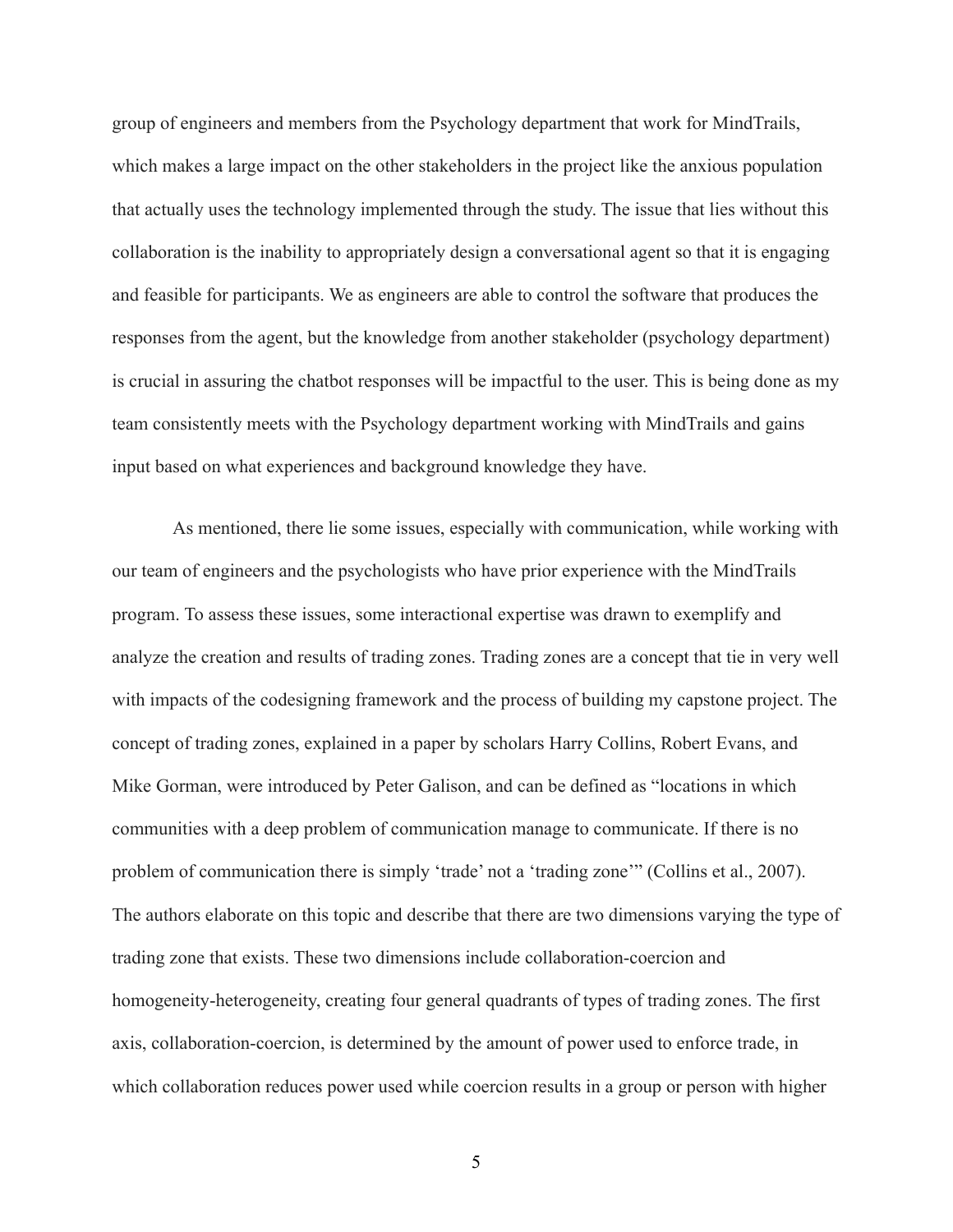power to make important decisions. The second axis, homogeneity-heterogeneity is determined by the extent a trade leads to a homogenous new culture, in which homogeneity results in a collective shared belief or opinion, and heterogeneity does the opposite in which the collaboration results in many differing or opposing views. The inter-language quadrant is the ideal quadrant to fit into because "they involve mutual agreement to trade rather than coercion, and they tend toward homogeneity in a merged culture" (Collins et al., 2007). There are instances throughout the course of our project in which some of these quadrants are exemplified. A better visualization of this model can be seen in Table 1 below:

|               | Homogeneous                                            | Heterogeneous |
|---------------|--------------------------------------------------------|---------------|
| Collaboration | Inter-language                                         | Fractionated  |
| Coercion      | Subversive                                             | Enforced      |
|               | Table 1. Trading zone quadrants (Collins et al., 2007) |               |

Given the amount of required communication between our capstone team and the MindTrails psychology team, there definitely are some problems with communication which will be discussed later in the paper, creating trading zones that fit many of these quadrants. As I walk through the task of implementing our capstone goals, the issues creating trading zones will be addressed as well as what codesign methodologies were attempted to be implemented in working to prevent these obstacles.

#### **Case Studies Analyses**

One crucial step in our project was to interview a participant (with a generalized form of anxiety) to get their feedback before and after using the designed conversational agent. A successful existing codesign project involves working with the elderly population whose goal of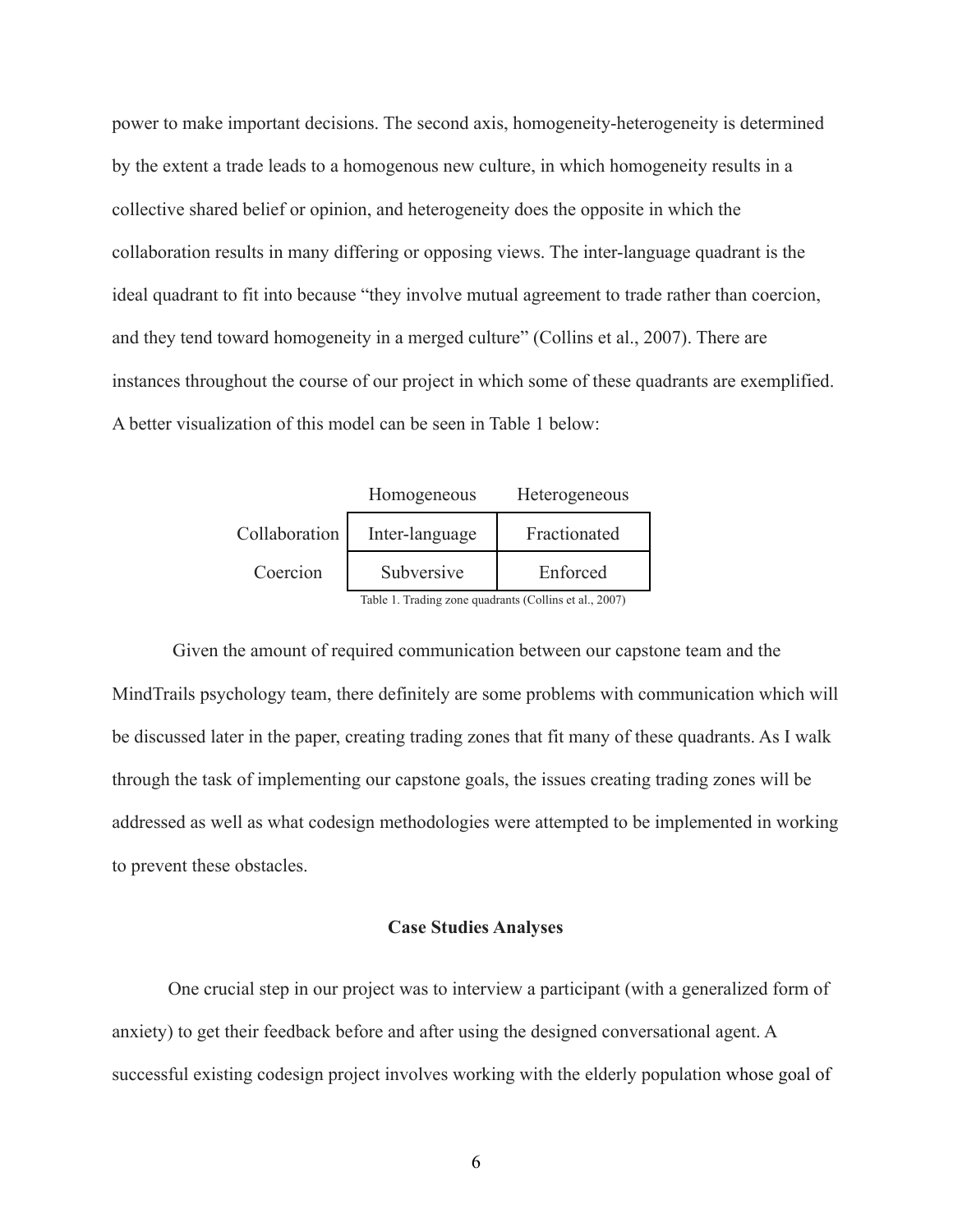helping people to better and more actively participate in their social networks aimed to develop and evaluate new service concepts. The study involved understanding how the elderly population lives their day-to-day life in order to gain a better understanding on how social networks develop as one gets older. The researchers made sure to have the participant pool remain diverse within the elderly population, specifically including an age range of elders that live in different environments (rural vs urban). One main codesign technique used in this study was directly interviewing the main stakeholder group (elderly population) to gain a better understanding of their existing knowledge and views regarding the development of their social networks as they grow older. "Through co-design, we engaged in an ongoing dialogue with the elderly people that participated, which enabled us to jointly develop, verify and further develop ideas and themes, which helped us to generate valuable and validated concepts— more valuable and validated than concepts that would have been developed without interacting with users'' (Steen, et al., 2011). This study clearly shows the positive impacts of using interviewing in the codesign process which include gaining a better understanding of the affected groups of the study, specifically, the authors mention that the researchers "...engaged in an ongoing dialogue with the elderly people that participated, which enabled [them] to jointly develop, verify and further develop ideas and themes, which helped us to generate valuable and validated concepts" (Steen, et al., 2011). In the case of my capstone project, this exact method is being used to understand what reactions participants have since they will be the primary group using the final technology design. However, this method could easily result in a subversive trading zone in which the collaboration between the parties skews from collaborative to a more coercive approach in favor of the researchers and against the elderly population. As explained earlier, the original group of participants was diverse in where they reside (rural vs urban) to gain a better understanding of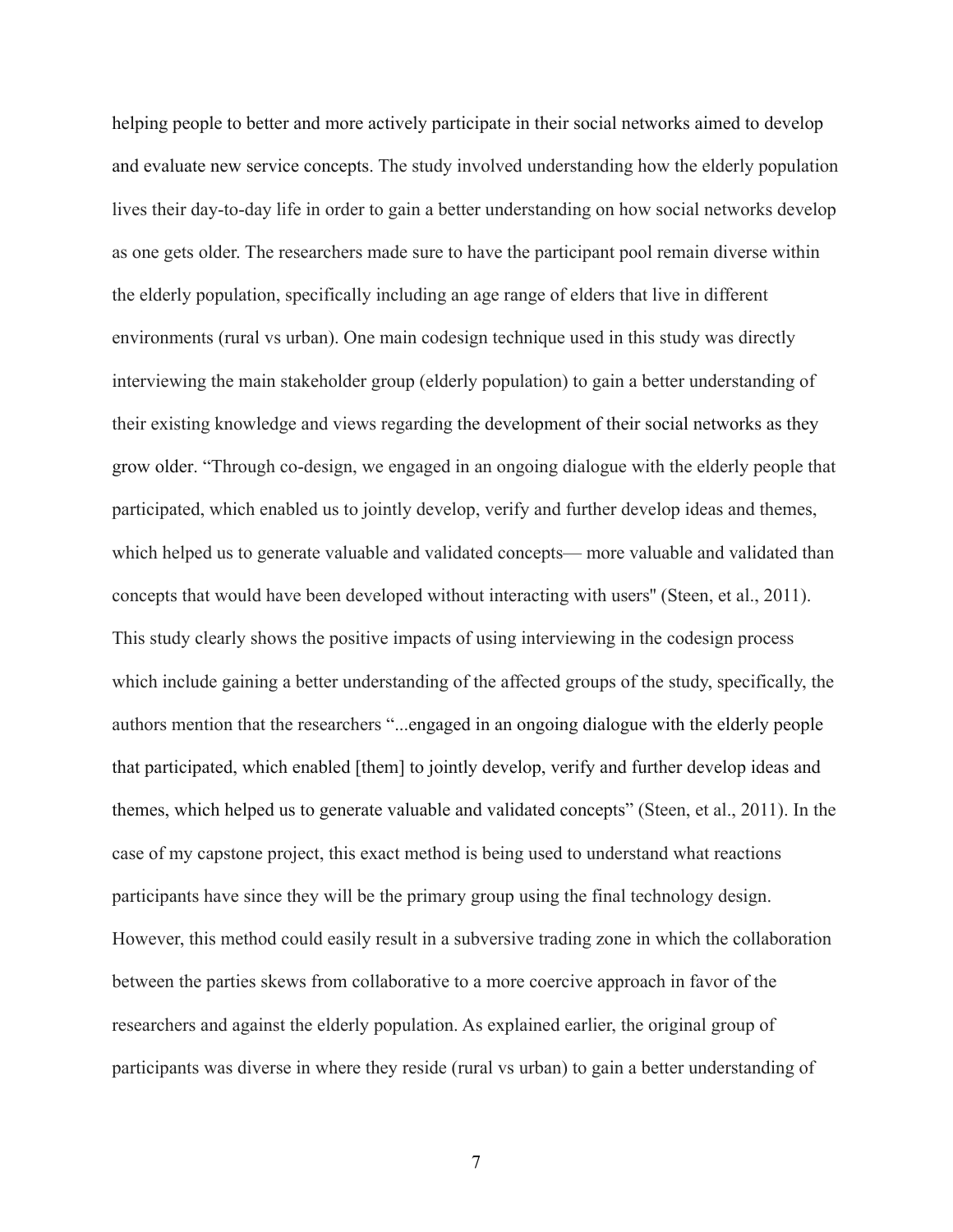discrepancies between the groups. However, if they were to only gain knowledge from only urban participants. This could result in a new homogenous culture, but it's geared solely towards those who live in urban areas. Though there is interaction and collaboration being done within the team of engineers and members of the psychology department, there is still no way to know exactly how participants react to new technologies like the conversational agent without getting direct feedback.

While getting to know how beneficial techniques of codesign in existing studies can be pinpointed in my capstone project, it is equally important to be aware of potential challenges that exist in the framework. One of the challenges for codesign facilitators is responding to pressures related to resource and time constraints that could compromise the process (Moll, et al., 2020). This obstacle exists in my capstone work as there are time and resource limitations in the process of creating and testing the feasibility of a conversational agent. Time is a huge factor that creates pressure in two ways -- the overall timeline pressure of the technical work (only until Spring 2022) and the time constraints of each codesign group, possibly preventing regular collaborative meetings. Resources are also limitations, specifically in a health related study like MindTrails due to existing rules like HIPAA that prevent thorough analysis of the study. These are challenges that may result in collaborative trading zones, but understanding that they are present and applying the codesign framework effectively can help minimize the negative impacts from them.

# **Trading Zones Along the Process**

Since we are not perfect humans, it is almost impossible for there to be a perfect collaboration and codesign project without any problems. As the semester continued, I worked to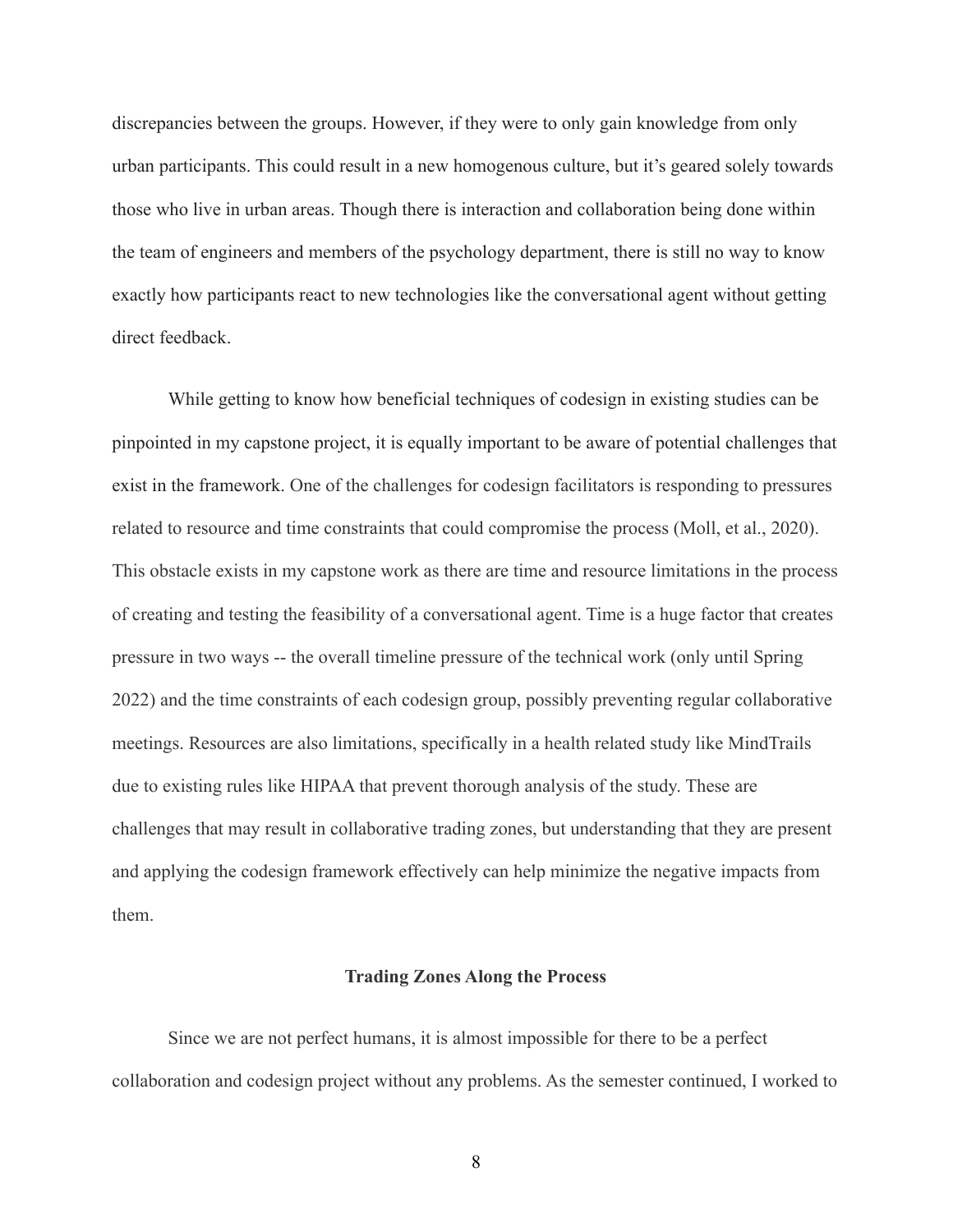document our progress in a journal, especially when more issues began to arise in our efforts. After analyzing what went wrong, I was able to group each issue into one of the trading zone quadrants discussed as a toolkit for analysis in the beginning of this paper. With the acknowledgement of these issues, our group did the best of our ability to ensure there was equal codesigning going forward and preventing the same situation from happening again.

One challenge also briefly explained at the beginning of the paper was that there were discrepancies between our team of engineers and the psychology team of MindTrails in terms of how the virtual conversational agent would be designed. Specifically, we as engineers were not fully aware or knowledgeable on what verbiage would psychologically be the most assuring and encouraging for the users. However, we were able to successfully fall into the interlanguage trading zone as we implemented positive codesign frameworks. In order to get to this point, codesigning and collaboration was heavily used as we produced a script for the chatbot and got feedback from the MindTrails psychology team as we made updates. To exemplify this, one instance while getting feedback from the MindTrails team was that the initial script's verbiage was trying too quickly to get to the technical points rather than embedding sympathetic responses that say phrases like, "I'm sorry to hear that…" or "I hear you, that can be difficult." This feedback was taken very well by our team and we began to consider those aspects when continuing our design. This interaction fit into the interlanguage quadrant of trading zones as the MindTrails team went through and color coded our script in terms of what changes they suggested. This resulted in an effective means of collaboration rather than coercion and also resulting in a homogeneous outcome as the group was able to implement effective codesign and collaboration methods to reach a shared outcome. They highlighted phrases that needed to be updated to sound less "robotlike" in yellow and phrases or words that had technically incorrect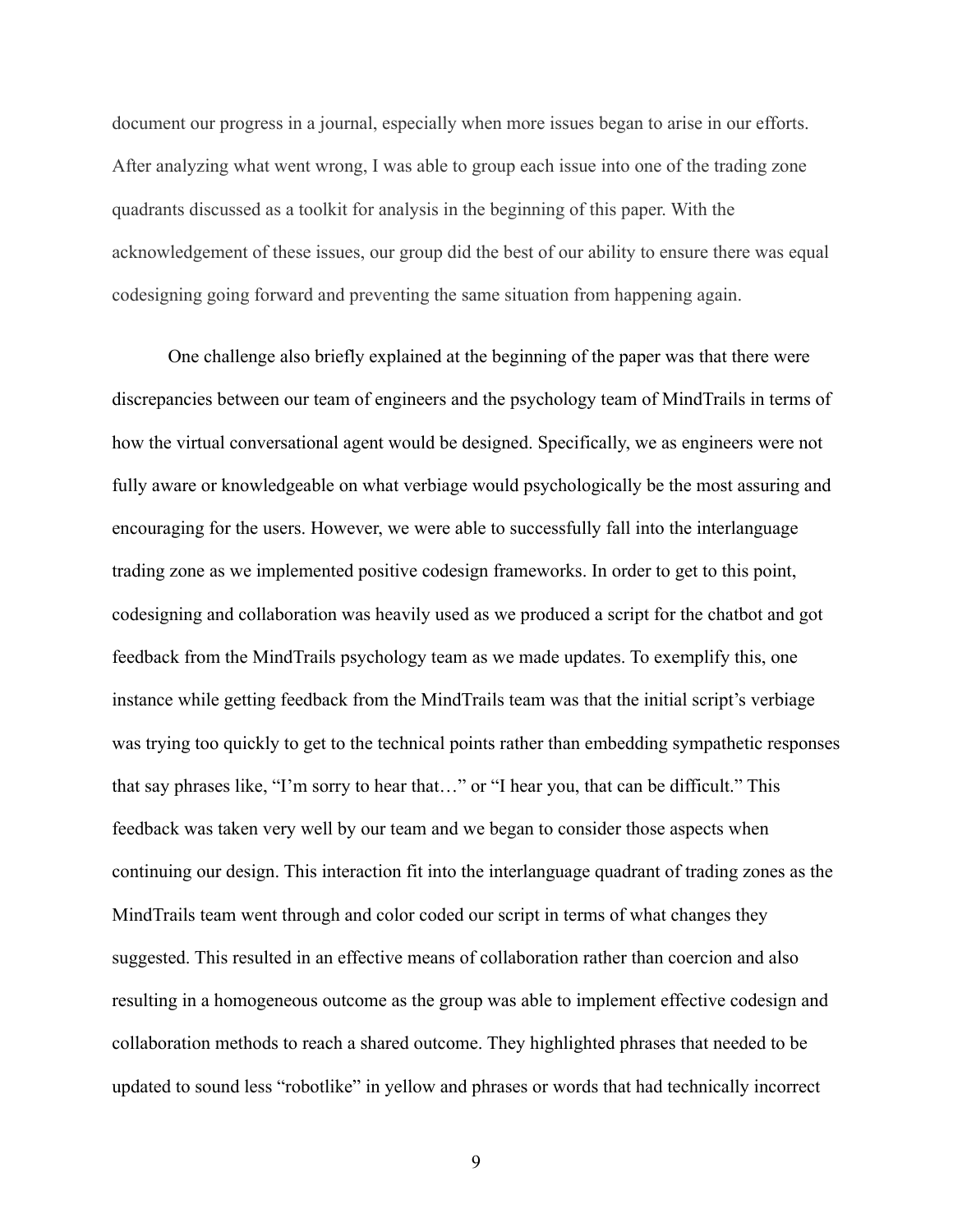dialogue in pink. The codesign efforts were positively reciprocated as ideas continued to be pinballed back and forth and built to the satisfaction of both parties.

Like I briefly touched on in the beginning of the paper, we planned to assess the feasibility of our virtual conversational agent using an interview with questions written by our team. Our capstone team met during our usual Thursday meeting time in which we worked with our System's Engineering advisors to formulate types of questions to ask in the exit interview. After researching and talking through the reasoning behind different types of questionnaires, we decided it would be most beneficial to use the Post-Study System Usability Questionnaire (PSSUQ) which consist of multiple statements in which the participant would select their response on a scale from "strongly disagree" to "strongly agree" ("PSSUQ (Post-Study System Usability questionnaire)," 2021). This was a general consensus within our group, however, we knew it would be important for the psychology team of MindTrails to look over our decisions and provide feedback so we could continue to codesign that aspect of our project.

In the meeting with the MindTrails team, we presented the questionnaire we had created using qualtrics, with the PSSUQ questions previously discussed. There was discussion about what we had created, but the main conversation point was that the MindTrails team suggested that the interview to be primarily free-response questions. Though this is ideal, given other constraints like time and resources, a free-response only survey was not feasible. This created a fractioned trading zone as there was collaboration between both teams, but there were differing results. This is similar to a study of a diverse group of scientists, trappers, amateur collectors, and university administrators successfully collaborating in providing and cataloging specimens for the Museum of Vertebrate Zoology at the University of California, Berkeley. Each group was given a map of California to design however they wanted. The results showed that "the maps of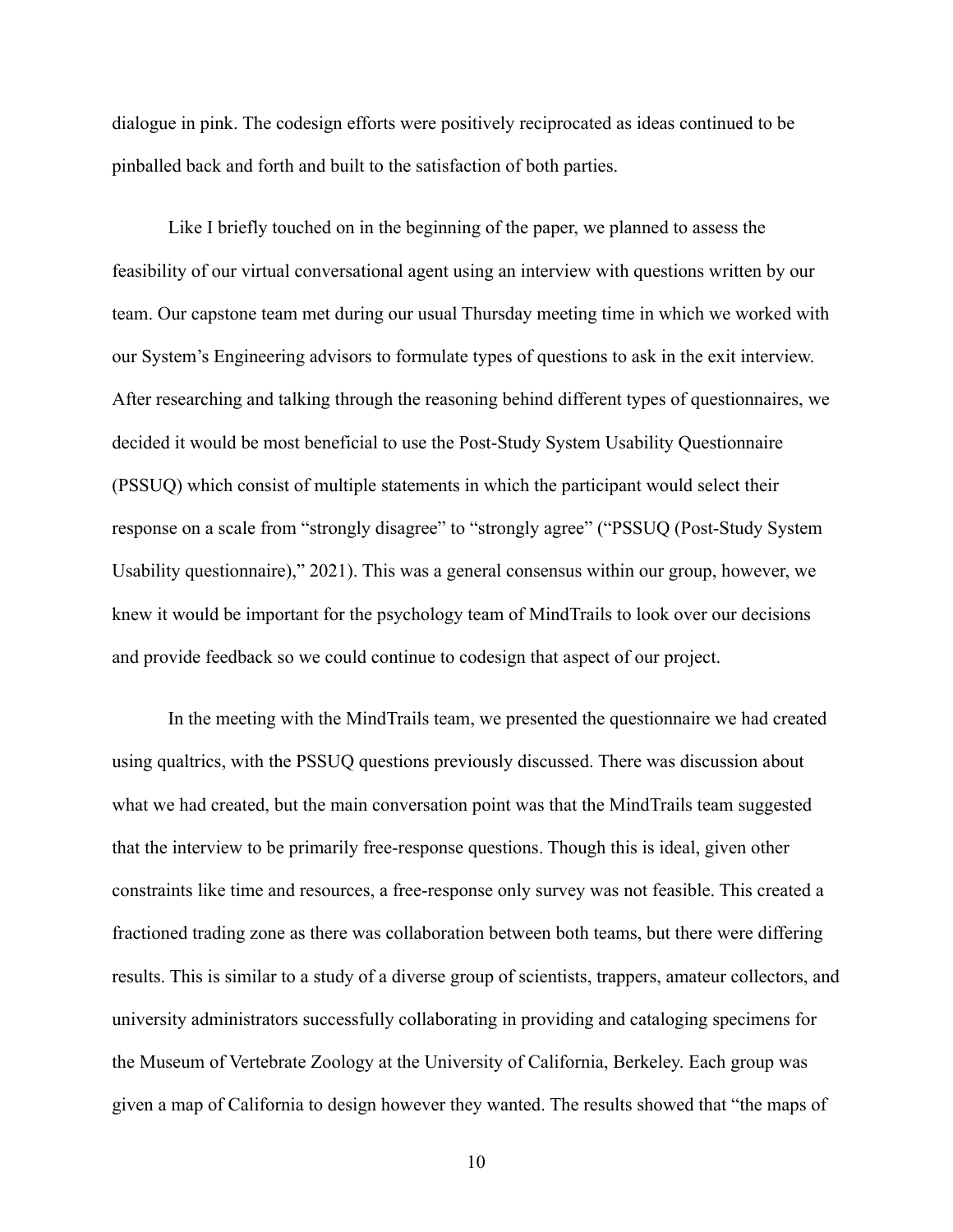California created by the amateur collectors and the conservationists resembled traditional roadmaps familiar to us all…maps created by the professional biologists, however, shared the same outline of the state (with the same geo-political boundaries), but were filled in with a highly abstract, ecologically-based series of shaded areas representing 'life zones', an ecological concept" (Star & Griesemer, 1989). In this case, the collaboration created a fractioned trading zone, but specifically, there existed a boundary object – the state of California. Each party was on the same common agreement that the specimens should be collected from California. In the case of our interview, though there were disagreements, there was a common boundary object which was that we wanted to conduct some sort of feedback survey on the Qualtrics platform. After assessing each team's views and collaborating accordingly, we were able to result in a homogeneous consensus of an equal mix of likert scaled questions and a few overall free response questions that we would still be able to analyze and sift through in the given time frame.

As it came closer to time for us to actually conduct the experiment, we worked to get IRB approval to run the study after spring break. The participants being brought in for the study were supposed to consist of undergraduate psychology students who are required to participate in a certain number of hours worth of psychology studies at UVA. However, at one of the Friday meetings on Zoom with MindTrails before break, we shared our deployed chatbot with the team. After providing feedback on many parts of a chatbot that we deemed ready, the head of the psychology department brought up a completely new idea moving forward. She suggested that in order to avoid the IRB process and since our chatbot was "not ready" that we should change the interview process to having different people on the MindTrails team try out our software and provide feedback to be used in future studies after we graduate. It's important to note that I was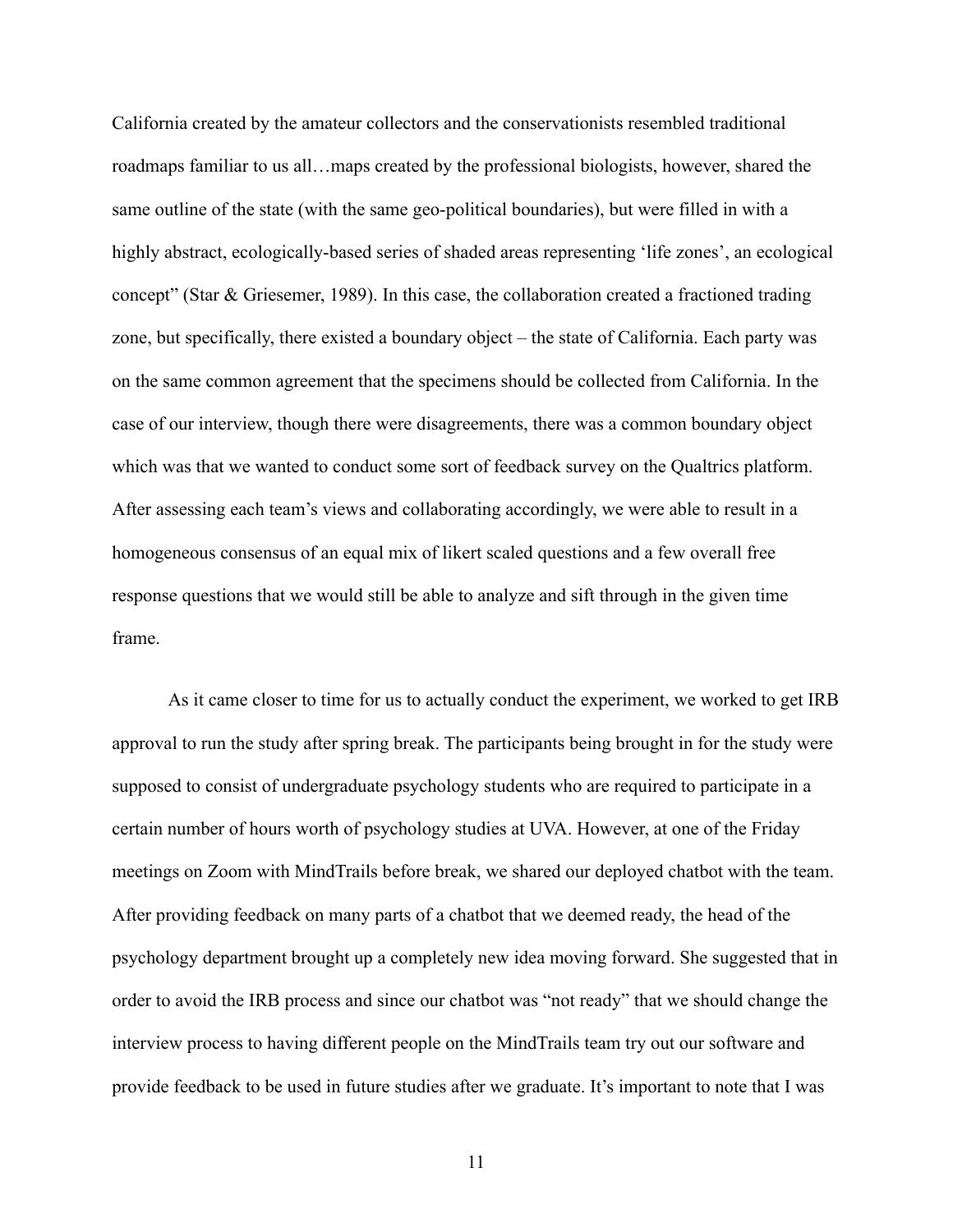the only person from my capstone group who could make it to the meeting, so this suggestion induced a lot of stress as I felt the need to be able to talk it through with my group members. However, my capstone advisor agreed with her idea and they continued on with the new changes. This, in my opinion, resulted in an enforced trading zone as the outcome of the meeting was more coercive and the consequence of the change would be a much more heterogeneous culture. An example of an enforced trading zone is the way that central planners came to dominate architecture and agriculture in some parts of the world, with a resulting negative impact on agricultural production as there was a heterogeneous outcome of opposing agricultural methods between the two opposing groups – the central planners and the groups who were already in the area (Scott, 1998). This new turnaround was definitely very difficult to deal with as I had to update the rest of my team who wasn't aware or present during the change, but we pushed through, trying to circle back and work on making the new changes. Through positive codesign and collaboration we were able to figure out a new tentative plan and hopefully turn our trading zone into a positive trade of ideas. Our new efforts included physically writing out everything that needed to be done to make the changes as well as verifying that with all parties working on this project. Though frustrating, everyone was content with the end result and became motivated once again to finish off a strong project.

## **Conclusion:**

To conclude, there were many takeaways from my experience and analyzing the MindTrails case study and its relation to other researched cases. Specifically, the biggest takeaway from this analysis is that almost every team or group is going to face issues in collaboration, resulting in negative trading zones. A successful codesign process from beginning to end is rare, but it's very important to note the beauty and success that follow these efforts.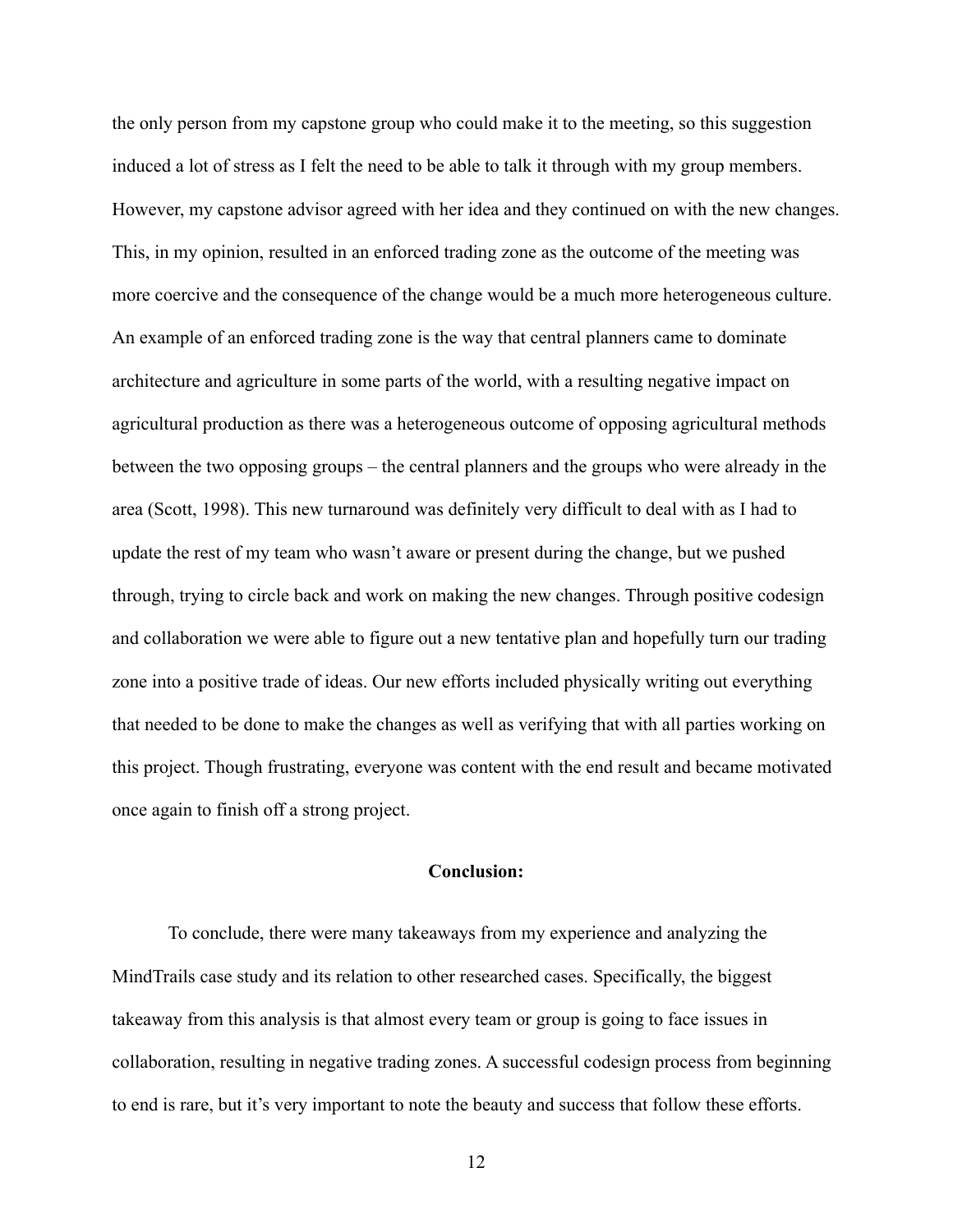Trading zones root from failed collaboration, followed by a forced homogeneous culture or opposing heterogeneous views. However, a key framework as highlighted throughout this paper is codesign and analyzing how effective it is to overcome obstacles. Many instances, as shown through the case studies in my paper, show the process of collaboration and design, whether it's initially a great methodology, or if it involves recovery through cooperation and design. I also had the advantage of applying my knowledge of the codesign and trading zone toolkit while working through my capstone project with the MindTrails team. Through case studies and immersing myself in a year-long group project, it is clear how essential these frameworks are to achieve success in all types of joint efforts.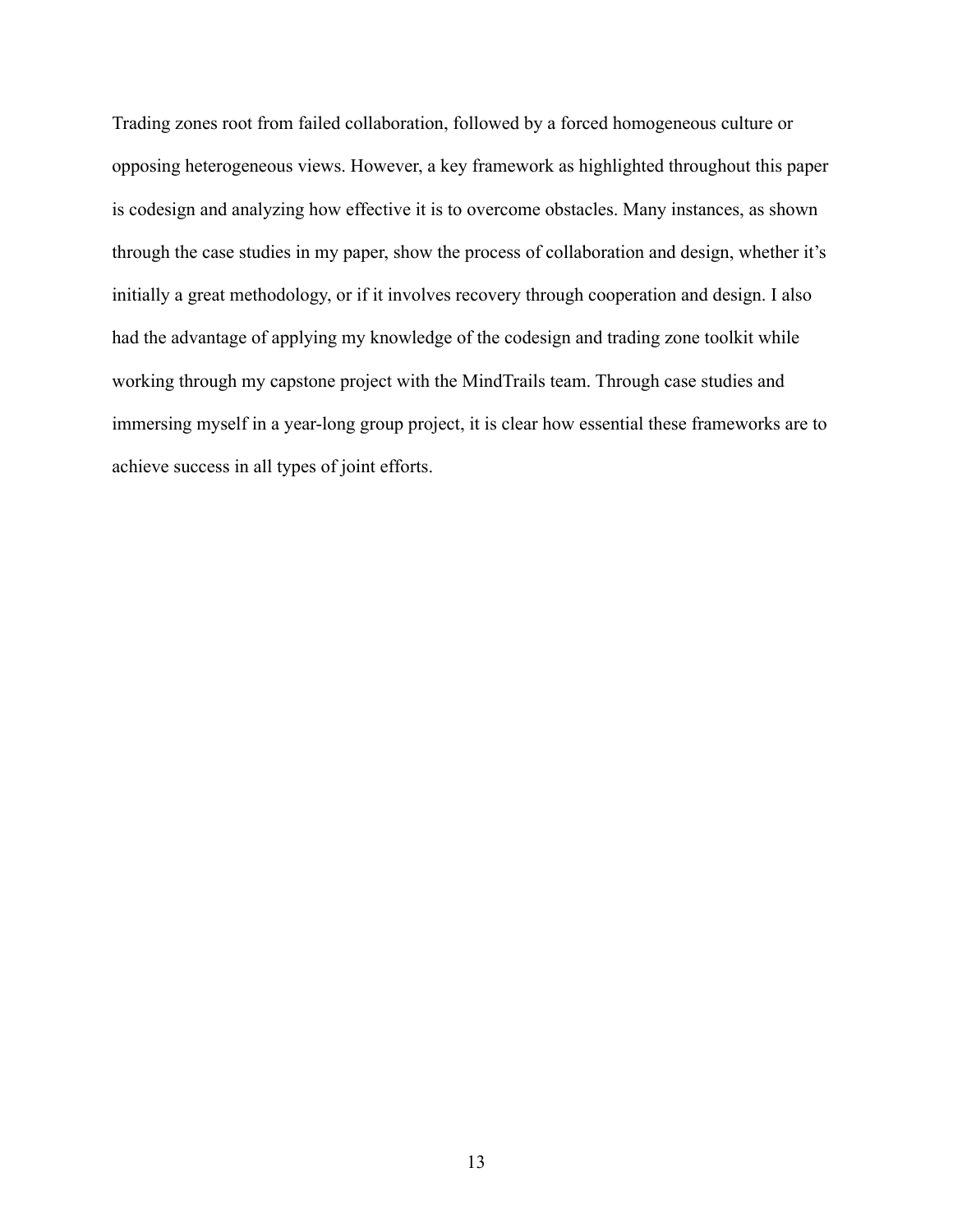#### Works Cited

Bremer, V., Chow, P. I., Funk, B., Thorndike, F. P., & Ritterband, L. M. (2020, October 28). Developing a process for the analysis of user journeys and the prediction of dropout in Digital Health Interventions: Machine Learning Approach. Journal of Medical Internet Research. Retrieved November 3, 2021, from https://www.jmir.org/2020/10/e17738.

Collins, H., Evans, R., & amp; Gorman, M. (2007). Trading zones and interactional expertise. ScienceDirect. Retrieved March 16, 2022, from

https://worldpece.org/sites/default/files/artifacts/media/pdf/collins\_et\_al.\_-\_2007\_-\_trading\_zone s and interactional expertise.pdf

Edmunds, D. S., Shelby, R., James, A., Steele, L., Baker, M., Perez, Y. V., & TallBear, K. (2013). Tribal Housing, codesign, and cultural sovereignty. Science, Technology, & Human Values, 38(6), 801–828. https://doi.org/10.1177/0162243913490812

Moll, S., Wyndham-West, M., Mulvale, G., Park, S., Buettgen, A., Phoenix, M., Fleisig, R., & Bruce, E. (2020, November 1). Are you really doing 'codesign'? critical reflections when working with vulnerable populations. BMJ Open. Retrieved November 3, 2021, from https://bmjopen.bmj.com/content/10/11/e038339.

Panchal, N., Kamal, R., Cox, C., & Garfield, R. (2021, February 20). The implications of COVID-19 for mental health and substance use. The Implications of COVID-19 for Mental Health and Substance Use. Retrieved November 3, 2021, from https://www.kff.org/coronavirus-covid-19/issue-brief/the-implications-of-covid-19-for-mental-he